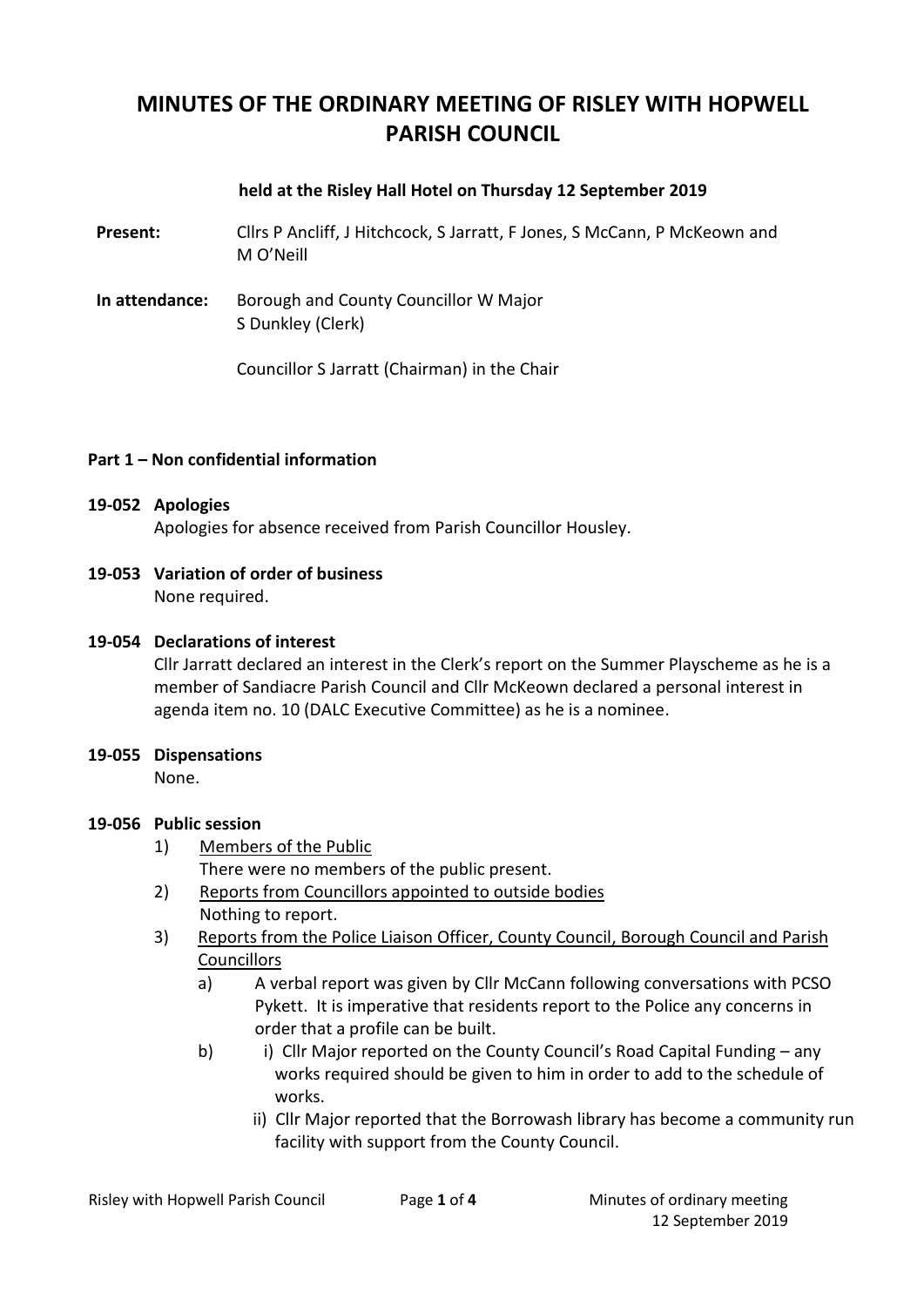- Iii) Local farmers are being asked if they would be willing to assist with gritting should this be necessary this year.
- c) i) Cllr Major, as an Erewash Lead Member, reported that the kerbside collection is set to be continued and that it is possible that a further event may reach Risley in the new year.
	- ii) Erewash Building Control received an award last year and is now working with Broxtowe and Ashfield with the possibility of linking with Mansfield in the near future.
	- iii) The recent road traffic accident was discussed and, as this was the second accident in the last month, the Clerk was asked to contact the County Council again asking for the counter signs to be replaced and the overhanging foliage to be cut back.
- d) Cllr Jarratt reported on the meeting last month of the Village Hall Committee. The new flooring has now been installed and a quiz night has been arranged for 23 November.

Cllr McKeown reported on the recent speedwatch session when one person was caught speeding through the village and a discussion took place on how this could be carried forward into the future.

# **19-057 Minutes of the Ordinary Meeting held on 11 July 2019**

The minutes of the meeting held on 11 July 2019 were proposed as a true record by Cllr Jones, seconded by Cllr Ancliff and signed by the Chairman.

## **19-058 Exempt items**

There are no exempt items.

# **19-059 Chairman's announcements**

The Chairman thanked Cllr McCann for organising the signs for the defibrillator and repairs to the information point. He also reported on the request by a resident on Second Avenue to remove part of the hedge on the boundary of the play area in order to give better access to the rear of his property. This was discussed and it was RESOLVED that the Parish Council could not accede to the request as the area was for the use of children and it was felt that this may make the area less safe for them. It would also set a precedent for future requests.

# **19-060 Clerk's report**

The contents of the Clerk's report which had been distributed prior to the meeting were noted. The Clerk further reported that she had been in contact with the Clerk to Sandiace PC and had been informed that between 10 and 15 youngsters from Risley had taken part in the Summer playscheme. She was asked to obtain more specific details in order that discussions could be held at the next meeting regarding the possibility of the Parish Council offering a donation towards the cost.

# **19-061 Derbyshire Association of Local Councils**

The voting paper for the nomination onto the Executive Committee had been received and it was RESOLVED to support the nomination of Cllr McKeown from Risley with Hopwell Parish Council and Cllr Hart from West Hallam Parish Council as parish representatives from Erewash.

Risley with Hopwell Parish Council Page **2** of **4** Minutes of ordinary meeting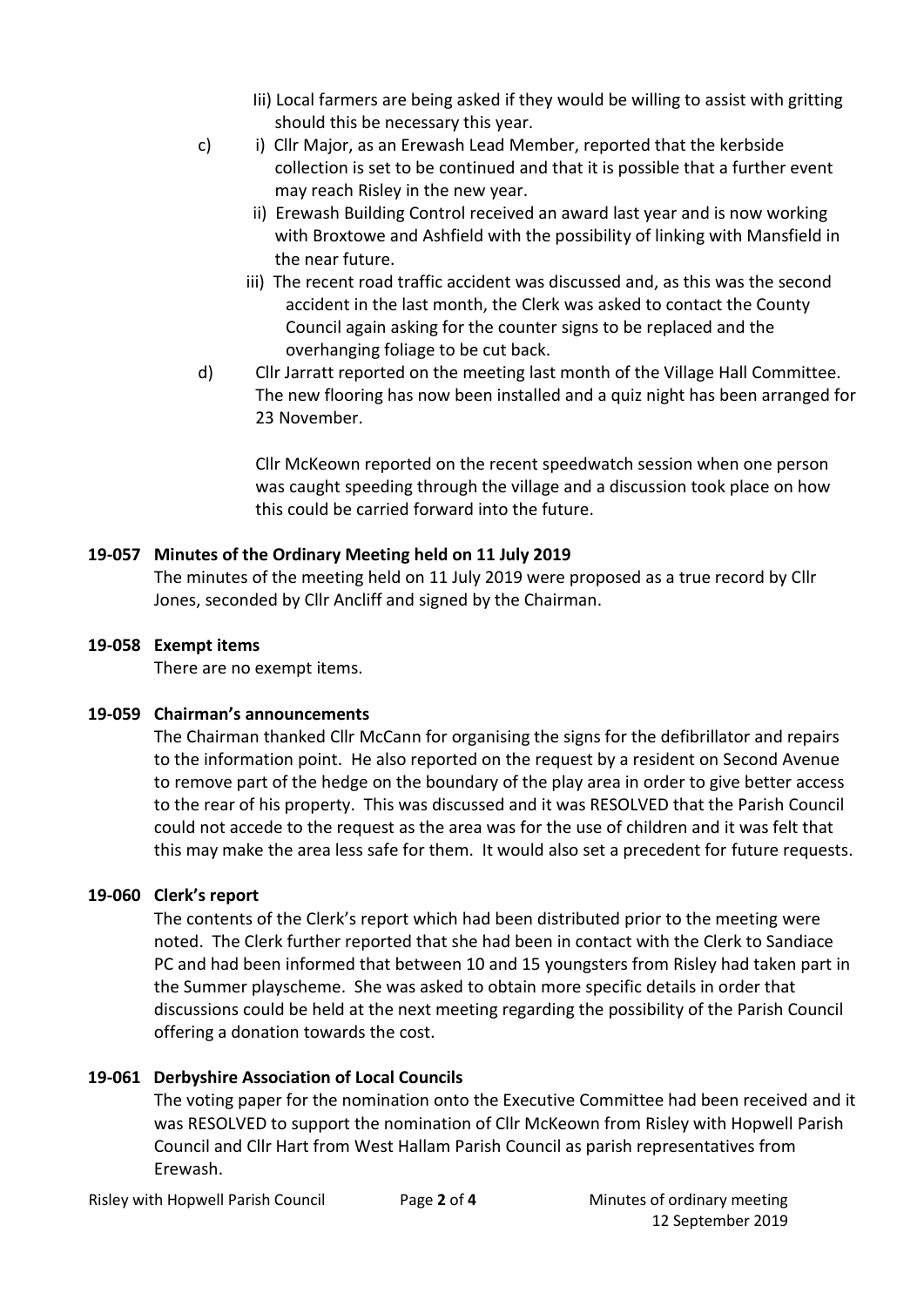### **19-062 Matters for determination**

- a) The Clerk had been informed that the Lighting of the Christmas Tree event would possibly be held on 5th December and it was RESOLVED that the Salvation Army Band should be booked once the Church had confirmed this date. A schedule of work had been received from Pelliere and it was RESOLVED to ask for an estimate of the cost involved in order that a decision may be made at the next meeting.
- b) It was confirmed that the Parish Council would support the National Lottery application on behalf of Treetops Hospice and the Clerk would arrange for a letter of support to be forwarded.
- c) It was RESOLVED that the Parish Council would again take part in the County Council's Winter Programme and Cllr Hitchcock once again volunteered to act as Snow Warden.

### **19-063 Finance**

a) It was resolved that the following payments be made:

| <u>Cheque No</u> .                                                     | Payee                                              | <u>Amount</u> |         |  |
|------------------------------------------------------------------------|----------------------------------------------------|---------------|---------|--|
| 002285                                                                 | Sign Systems                                       | £146.47       |         |  |
|                                                                        | (Sign for play area as approved in July -          |               |         |  |
|                                                                        | VAT £24.41)                                        |               |         |  |
| 002286                                                                 | Erewash Borough Council                            | £ 95.25       |         |  |
|                                                                        | (Election expenses)                                |               |         |  |
| 002287                                                                 | Moorleys Print and Publishing                      | £109.00       |         |  |
|                                                                        | (Printing of newsletters)                          |               |         |  |
| 002288                                                                 | South Derbys. Neighbourhood Watch Scheme           | £150.00       |         |  |
|                                                                        | (Donation as approved in July)                     |               |         |  |
| Above invoices signed by Chairman and Cllr Ancliff during August 2019) |                                                    |               |         |  |
| 002289                                                                 | <b>Shed Grounds Maintenance</b>                    |               | £560.65 |  |
|                                                                        | (mowing contract - VAT £93.44)                     |               |         |  |
| 002290                                                                 | <b>PB Fire Limited</b>                             |               | £270.00 |  |
|                                                                        | (Provision of defibrillator training - VAT £45.00) |               |         |  |
| 002291                                                                 | S J Dunkley                                        |               | £348.31 |  |
|                                                                        | (August salary and July/August expenses)           |               |         |  |
| 002292                                                                 | <b>HMRC</b>                                        |               | £ 62.00 |  |
|                                                                        | (PAYE for August)                                  |               |         |  |
| 002293                                                                 | Talesh No.3 Risley Hall Hotel                      |               | £ 25.00 |  |
|                                                                        | (Room Hire for September 2019)                     |               |         |  |
| 002294                                                                 | <b>Risley Memorial Hall</b>                        | <b>£TBA</b>   |         |  |
|                                                                        | (Room Hire for defib. Training)                    |               |         |  |
|                                                                        |                                                    |               |         |  |

b) Receipts

Nil

c) The Clerk was authorised to remove former Cllr D Rhodes and Cllr Mrs R Hobbs as signatories to the bank account and add Cllr Peter McKeown and Cllr Sam McCann with immediate effect.